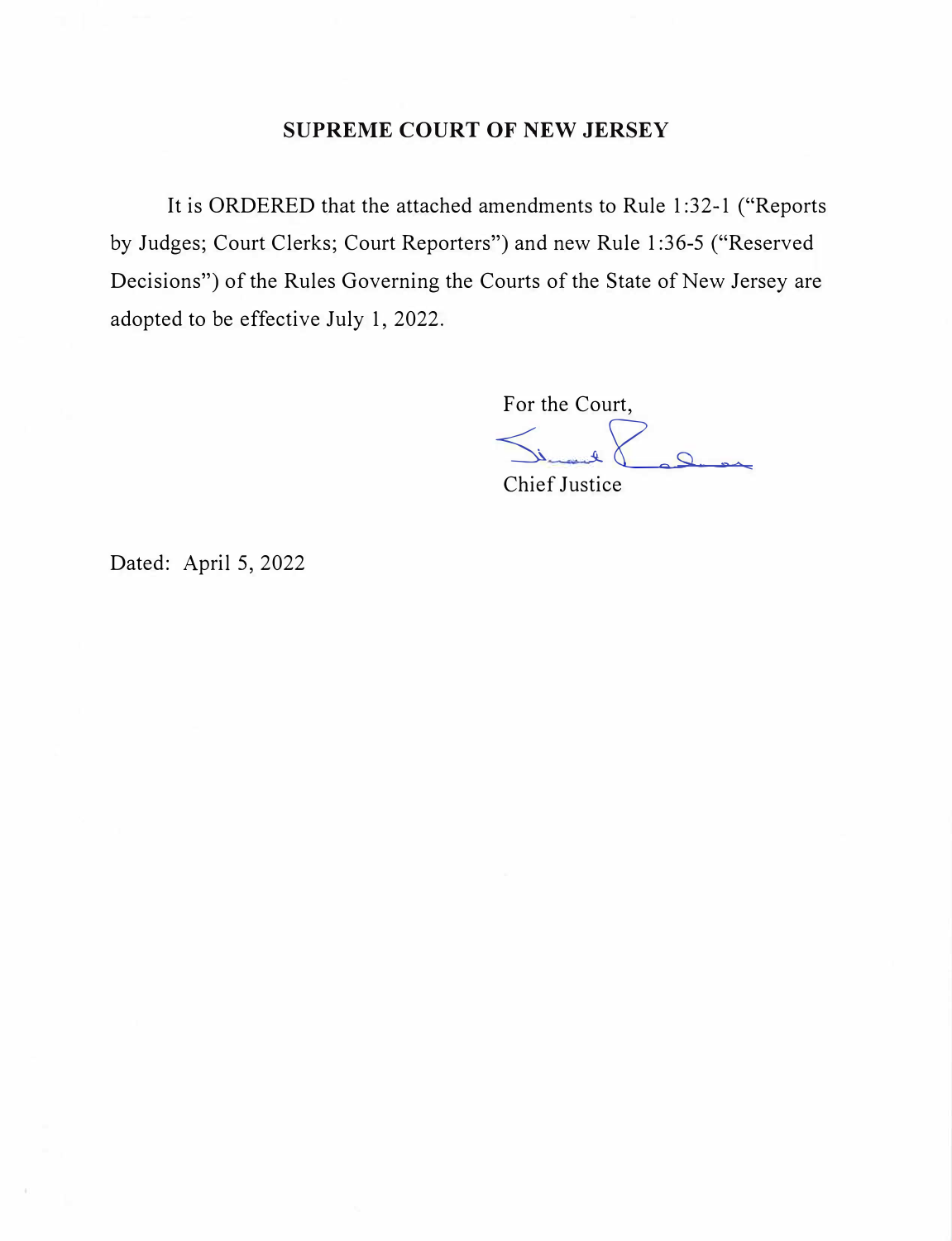## Rule 1:32-1. Reports by Judges; Court Clerks; Court Reporters (a) Trial Judges Generally.

(1) On or before Monday of each week, [every] each Superior Court and Tax Court trial judge [, except municipal court judges,] shall submit to the Administrative Director of the Courts, on prescribed and supplied forms, a report containing such information as the Administrative Director of the Courts, with the approval of the Chief Justice, prescribes. Each Superior Court trial judge shall forward a copy of such weekly report to [the] that judge's Assignment [Judges] Judge [for each county in which the judge was sitting during the week covered by such report except that the judges of the Tax Court shall submit such weekly report to the Administrative Director of the Courts and**]**. Each Tax Court trial judge shall forward a copy of such weekly report to the Presiding Judge of the Tax Court.

(2) In addition to the weekly reports required in subparagraph  $(a)(1)$ , on or before the first Monday of each month, each Superior Court trial judge shall submit to that judge's Assignment Judge, and each Tax Court trial judge shall submit to the Presiding Judge of the Tax Court, a report of all reserved decisions that are still undecided as defined by R. 1:36-5.

(b) Judges of Municipal Courts. Every judge of a municipal court shall, on or before the 10th day of each month, submit to the Administrative Director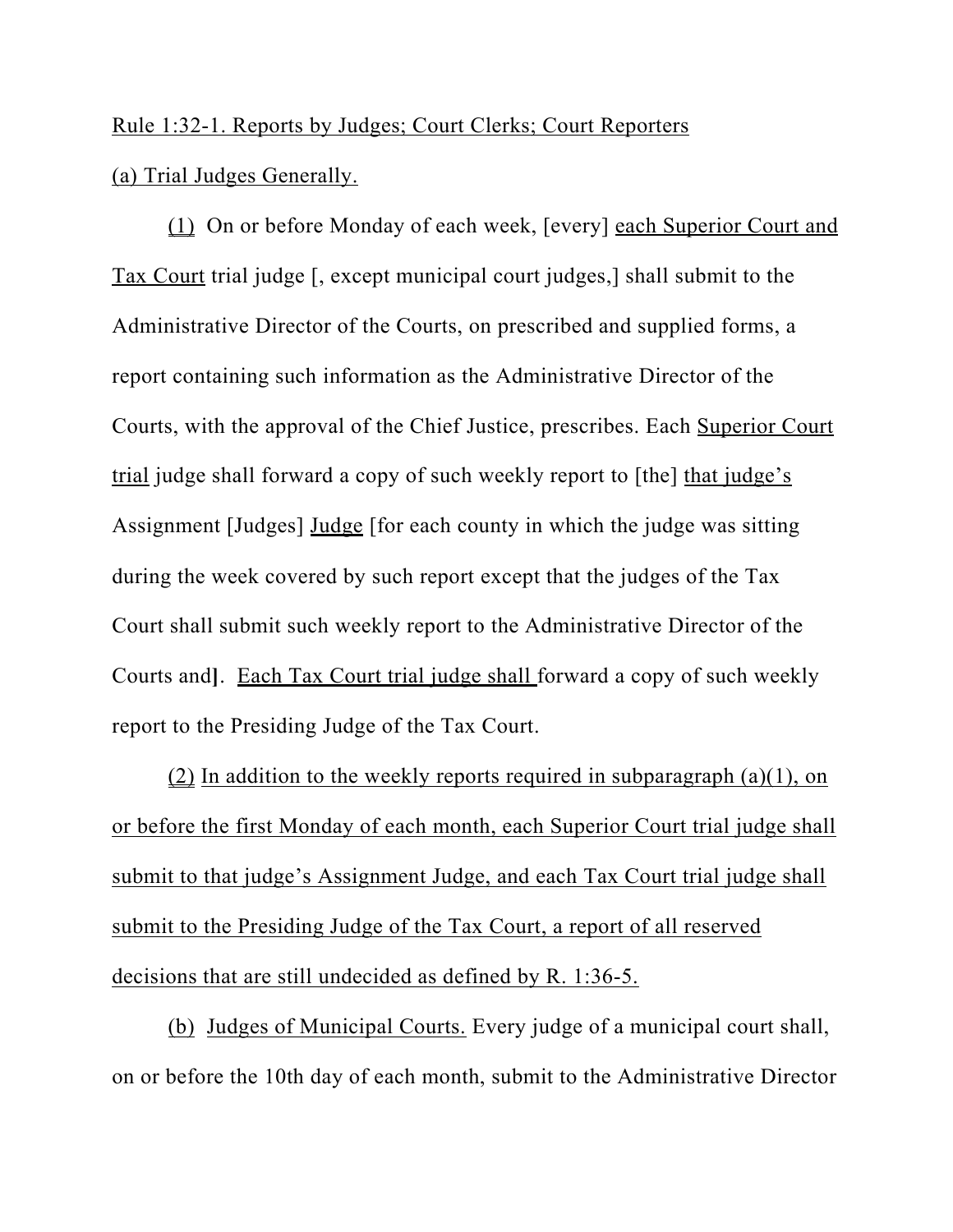of the Courts, on prescribed and supplied forms, a report for the preceding

month and at other times shall submit such other reports all as the

Administrative Director of the Courts, with the approval of the Chief Justice, requests.

(c) Clerks and Reporters. The clerks of all courts and all official court reporters and reporter supervisors shall submit to the Administrative Director of the Courts such reports at such times as are requested.

Note: Source -- R. 1:30-5, 8:13-10(b). Paragraph (a) amended June 20, 1979 to be effective July 1, 1979; paragraphs (a), (b) and (c) amended July 13, 1994 to be effective September 1, 1994; paragraph (a) redesignated as subparagraph  $(a)(1)$  and amended, and subparagraph  $(a)(2)$  adopted April 5, 2022 to be effective July 1, 2022.